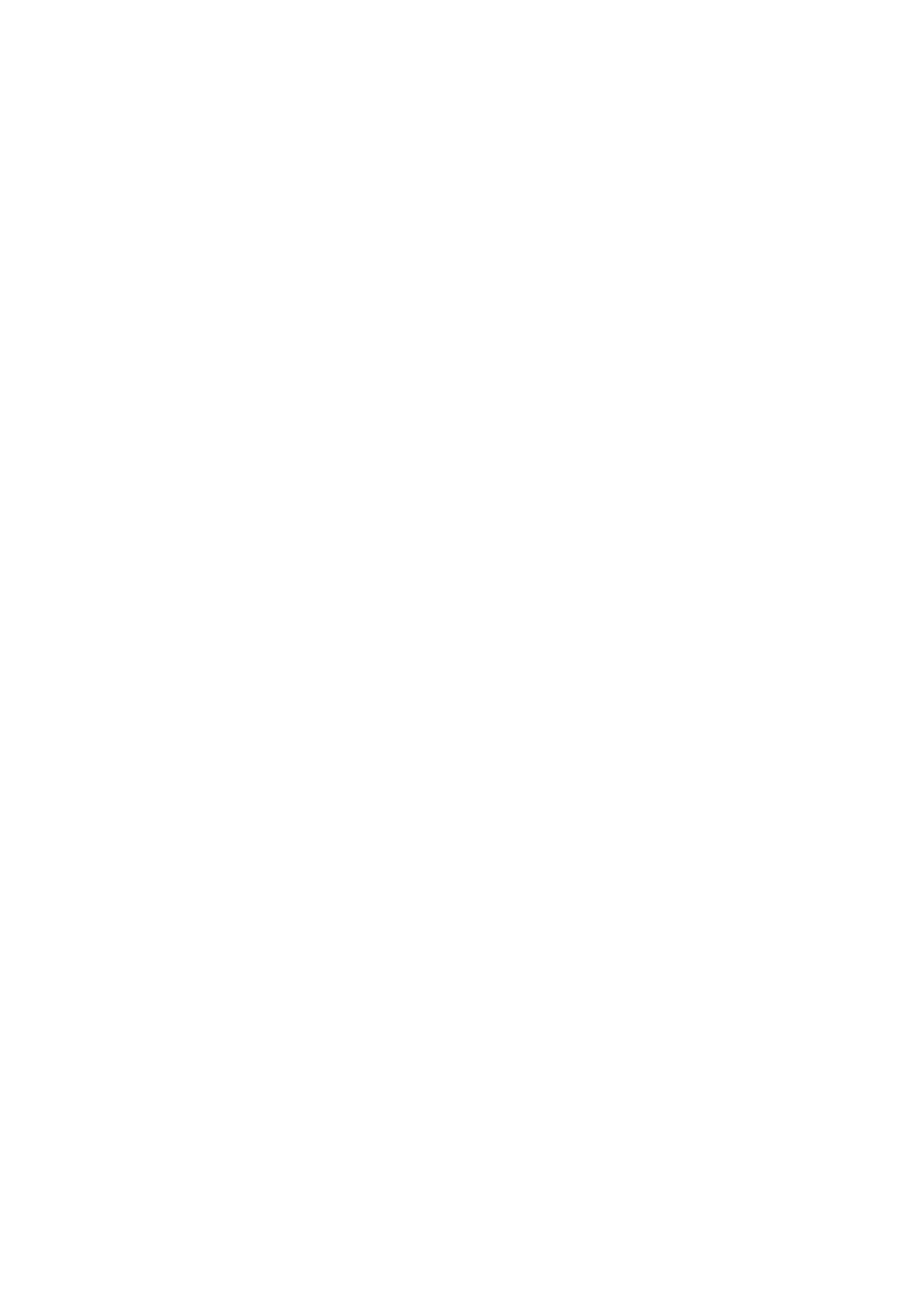*I certify that this public bill, which originated in the Legislative Assembly, has finally passed the Legislative Council and the Legislative Assembly of New South Wales.*

> *Clerk of the Legislative Assembly. Legislative Assembly, Sydney, , 2012*



New South Wales

# **National Parks and Wildlife Amendment (Adjustment of Areas) Bill 2012**

Act No , 2012

An Act to amend the *National Parks and Wildlife Act 1974* to change the reservation status of certain lands under that Act; and for other purposes.

*I have examined this bill and find it to correspond in all respects with the bill as finally passed by both Houses.*

*Assistant Speaker of the Legislative Assembly.*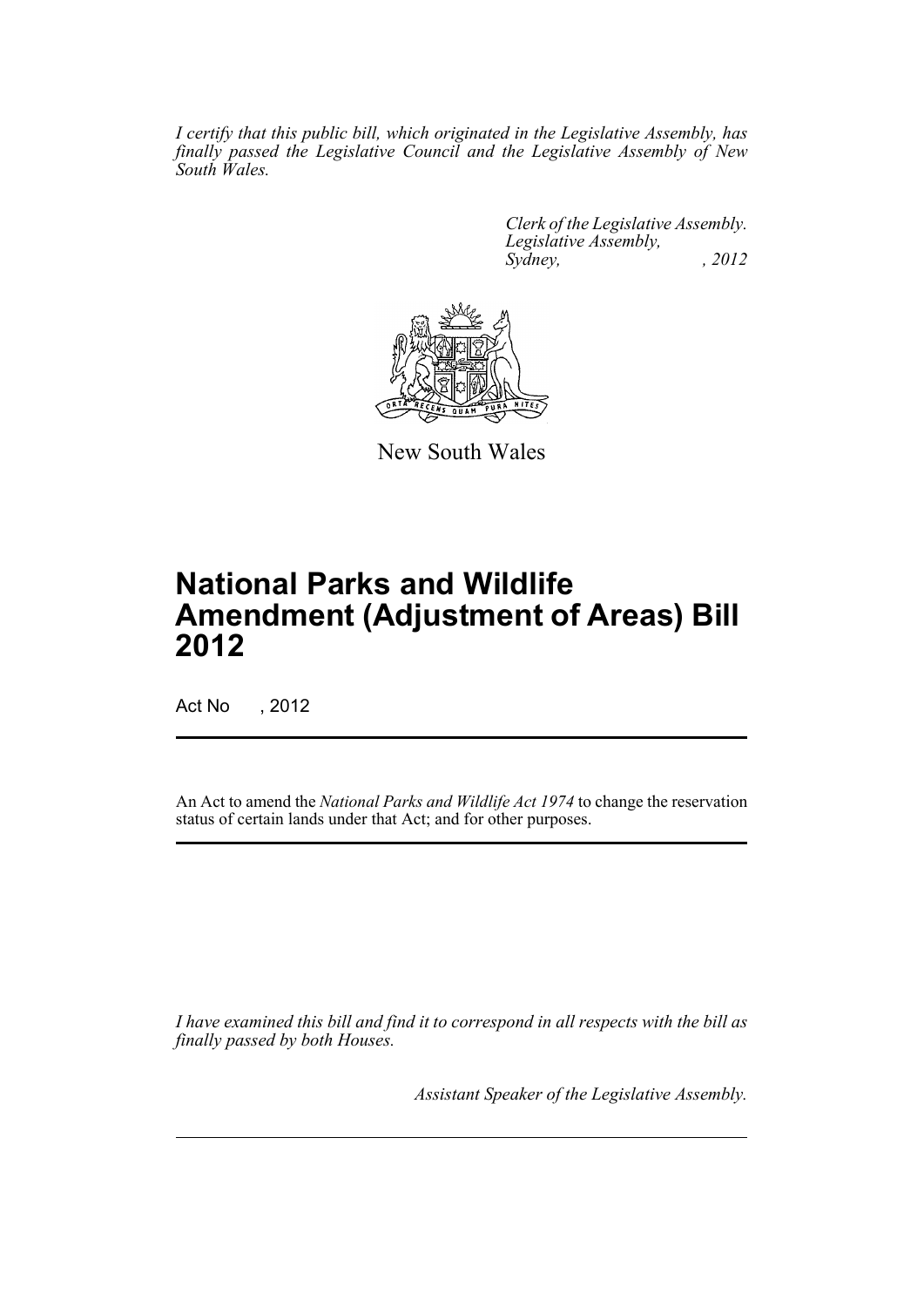### <span id="page-3-0"></span>**The Legislature of New South Wales enacts:**

#### **1 Name of Act**

This Act is the *National Parks and Wildlife Amendment (Adjustment of Areas) Act 2012*.

#### <span id="page-3-1"></span>**2 Commencement**

This Act commences on the date of assent to this Act.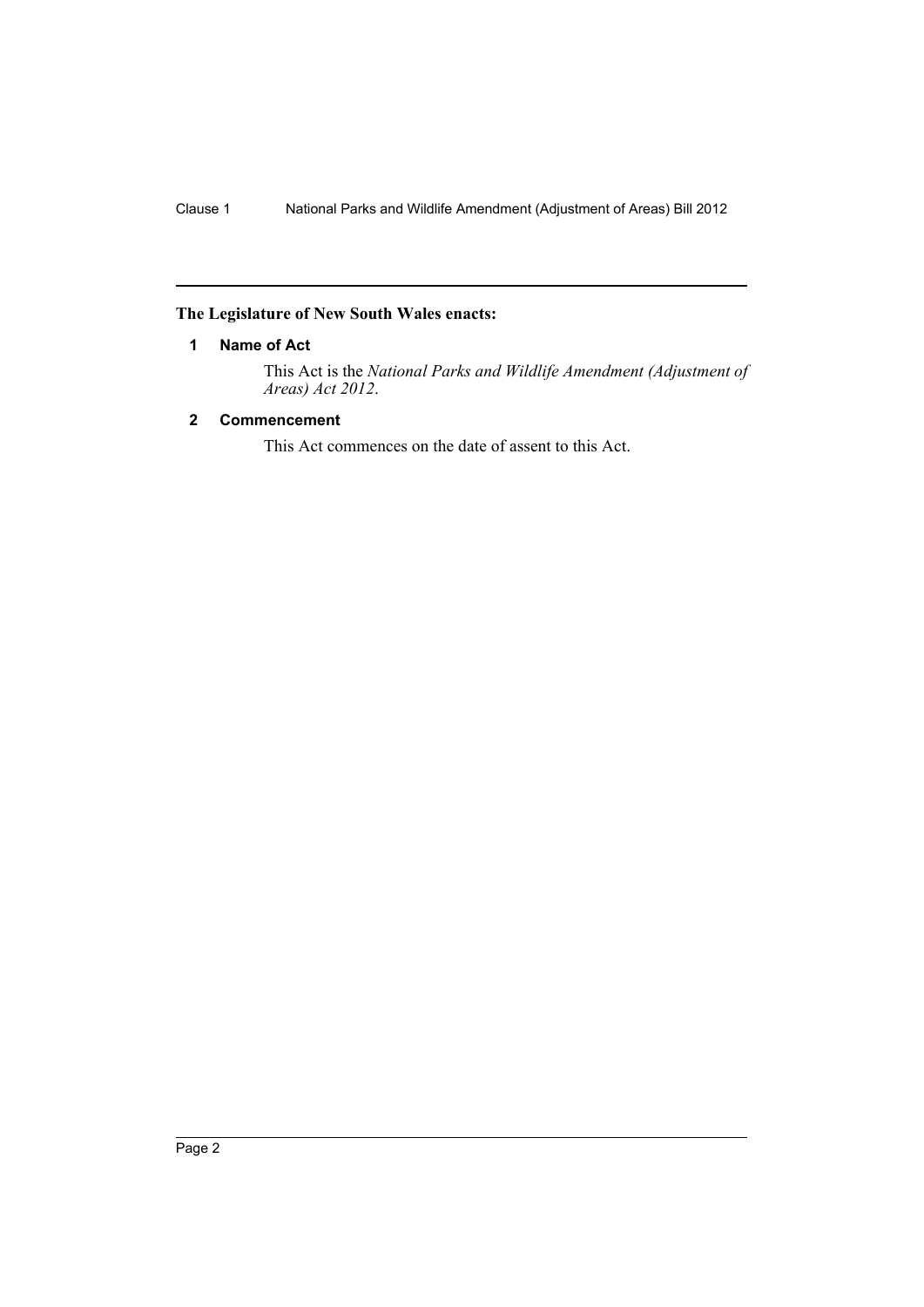Amendment of National Parks and Wildlife Act 1974 No 80 Schedule 1

## <span id="page-4-0"></span>**Schedule 1 Amendment of National Parks and Wildlife Act 1974 No 80**

#### **[1] Schedule 1 Recategorisation of reserved land**

Omit "head office of the Department of Environment, Climate Change and Water" from clause 5.

Insert instead "Office of Environment and Heritage, Department of Premier and Cabinet".

#### **[2] Schedule 1, Part 4**

Insert after Part 3:

## **Part 4 Recategorisation of land by National Parks and Wildlife Amendment (Adjustment of Areas) Act 2012**

#### **11 Berowra Valley Regional Park (part only) recategorisation**

- (1) This clause applies to an area of about 3,876 hectares of Berowra Valley Regional Park, being the land shown hatched black on the diagram catalogued Misc  $\overline{R}$  00327 in the Office of Environment and Heritage, Department of Premier and Cabinet, subject to any variations or exceptions noted on that diagram.
- (2) The reservation under this Act of the land to which this clause applies as part of a regional park is revoked and the land is reserved as a national park to be known as Berowra Valley National Park.

#### **[3] Schedule 2 Revocation of reservation or dedication of certain land**

Insert after Part 6:

## **Part 7 Revocations under the National Parks and Wildlife Amendment (Adjustment of Areas) Act 2012**

#### **14 Revocation of part of Broadwater National Park**

(1) This clause applies to an area of about 17.09 hectares of Broadwater National Park, being the land shown by orange shading on the diagram catalogued on the diagram catalogued W2B\_APO\_165\_NPWS\_BroadwaterNP held in the office of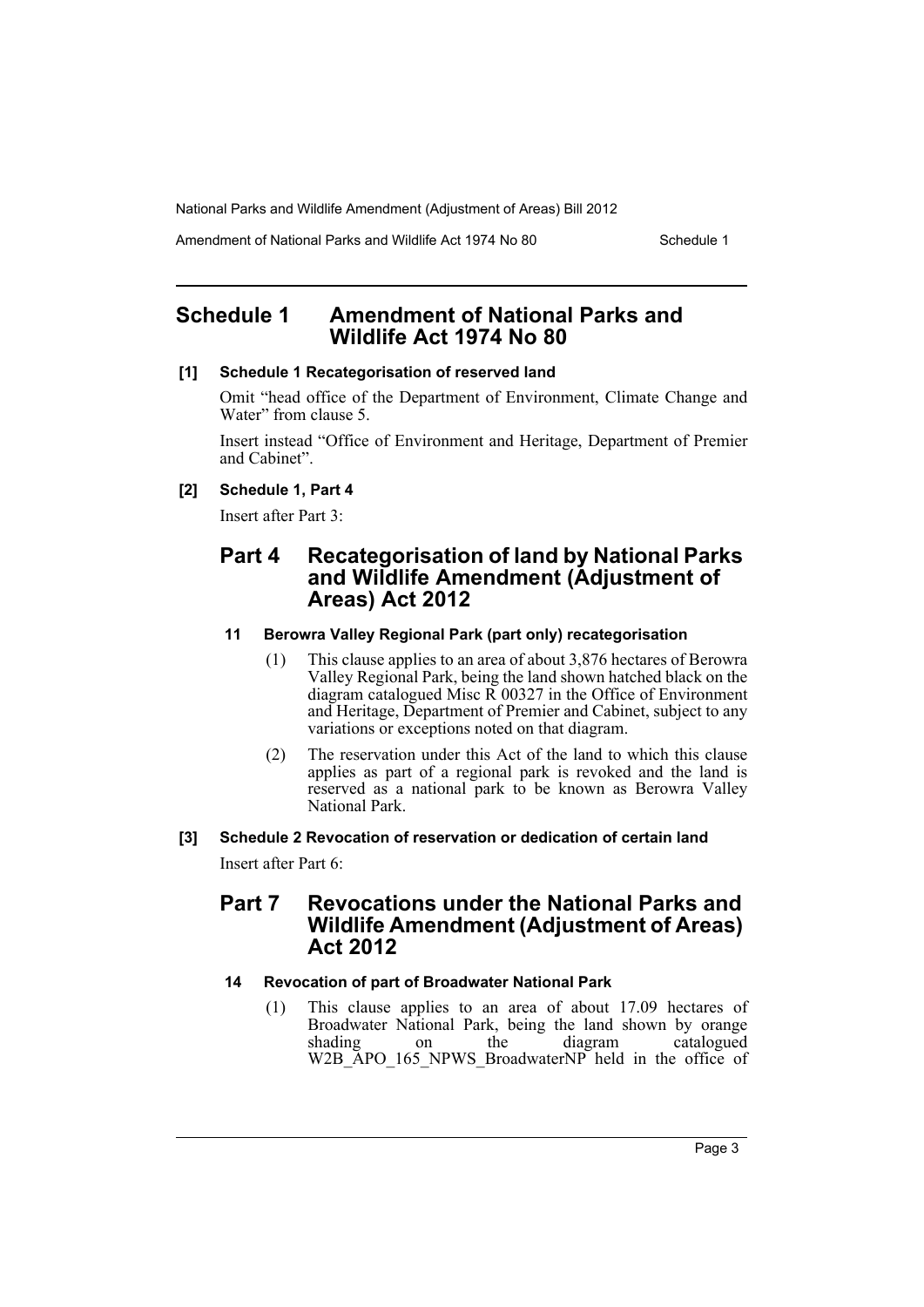Roads and Maritime Services at Grafton, subject to any variations or exceptions noted on that diagram.

- (2) The reservation under this Act as national park of land to which this clause applies, being part of Broadwater National Park, is revoked.
- (3) On the revocation of the reservation as national park of land to which this clause applies, the land is vested in the Minister on behalf of the Crown for the purposes of Part 11 of this Act for an estate in fee simple, freed and discharged from all trusts, obligations, estates, interests, rights of way or other easements.

#### **15 Revocation of part of Kooraban National Park**

- (1) This clause applies to an area of about 18.28 hectares of Kooraban National Park, being the land shown by orange shading on the diagram catalogued MS Plan No 0001 145 SK 0001 held in the office of Roads and Maritime Services at Wollongong, subject to any variations or exceptions noted on that diagram.
- (2) The reservation under this Act as national park of land to which this clause applies, being part of Kooraban National Park, is revoked.
- (3) On the revocation of the reservation as national park of land to which this clause applies, the land is vested in the Minister on behalf of the Crown for the purposes of Part 11 of this Act for an estate in fee simple, freed and discharged from all trusts, obligations, estates, interests, rights of way or other easements.

#### **16 Revocation of part of Yaegl Nature Reserve**

- (1) This clause applies to an area of about 1.58 hectares of Yaegl Nature Reserve, being the land shown by orange shading on the diagram catalogued W2B\_APO\_165\_NPWS\_YaeglNR held in the office of Roads and Maritime Services at Grafton, subject to any variations or exceptions noted on that diagram.
- (2) The reservation under this Act as nature reserve of land to which this clause applies, being part of Yaegl Nature Reserve, is revoked.
- (3) On the revocation of the reservation as nature reserve of land to which this clause applies, the land is vested in the Minister on behalf of the Crown for the purposes of Part 11 of this Act for an estate in fee simple, freed and discharged from all trusts, obligations, estates, interests, rights of way or other easements.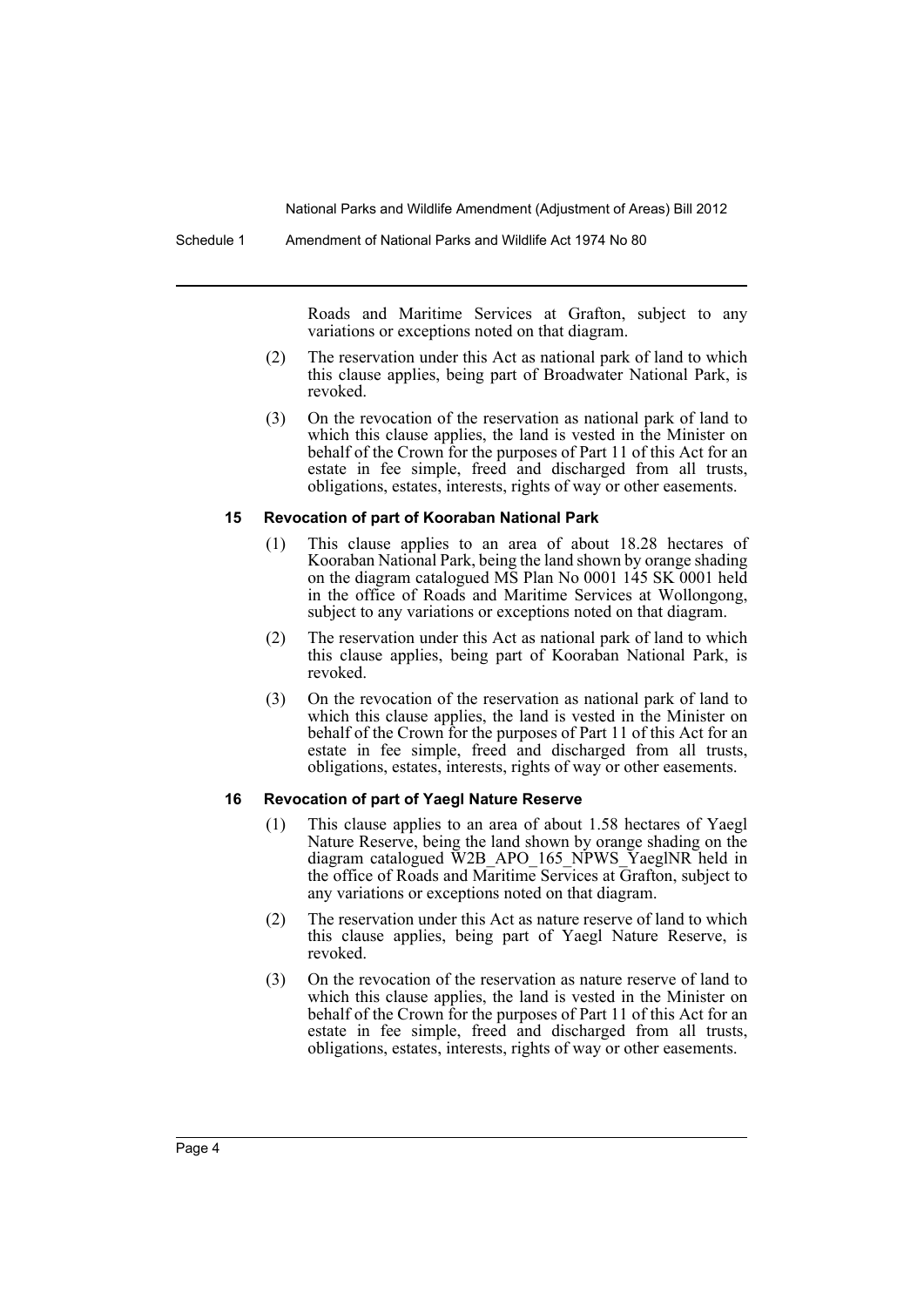Amendment of National Parks and Wildlife Act 1974 No 80 Schedule 1

#### **17 Revocation of part of Cooperabung Creek Nature Reserve**

- (1) This clause applies to an area of about 1.2 hectares of Cooperabung Creek Nature Reserve, being the land shown by orange shading on the diagram catalogued PA\_OH2K\_PropID\_56\_V1.dgn held in the office of Roads and Maritime Services at Grafton, subject to any variations or exceptions noted on that diagram.
- (2) The reservation under this Act as nature reserve of land to which this clause applies, being part of Cooperabung Creek Nature Reserve, is revoked.
- (3) On the revocation of the reservation as nature reserve of land to which this clause applies, the land is vested in the Minister on behalf of the Crown for the purposes of Part 11 of this Act for an estate in fee simple, freed and discharged from all trusts, obligations, estates, interests, rights of way or other easements.

#### **18 Revocation of part of Bogandyera Nature Reserve**

- (1) This clause applies to the following:
	- (a) an area of about 7.7 hectares of Bogandyera Nature Reserve, being the land shown as Lot  $\tilde{2}$  on the diagram catalogued TUM001 and held in the office of the Tumbarumba Shire Council,
	- (b) an area of about 16.83 hectares of Bogandyera Nature Reserve, being the land shown by blue shading on the diagram catalogued Misc F 1407, held in the Estates Unit, Forests NSW, West Pennant Hills, subject to any variations and exceptions noted on that diagram.
- (2) The reservation under this Act as nature reserve of land to which this clause applies, being part of Bogandyera Nature Reserve, is revoked.
- (3) On the revocation of the reservation as nature reserve of land to which this clause applies, the land is vested in the Minister on behalf of the Crown for the purposes of Part 11 of this Act for an estate in fee simple, freed and discharged from all trusts, obligations, estates, interests, rights of way or other easements.

#### **19 Compensation**

The Minister must not transfer under Part 11 of this Act the whole or any part of the land to which clause 14, 15, 16, 17 or 18 (1) (b) applies unless the Minister is satisfied that appropriate compensation for the land has been provided.